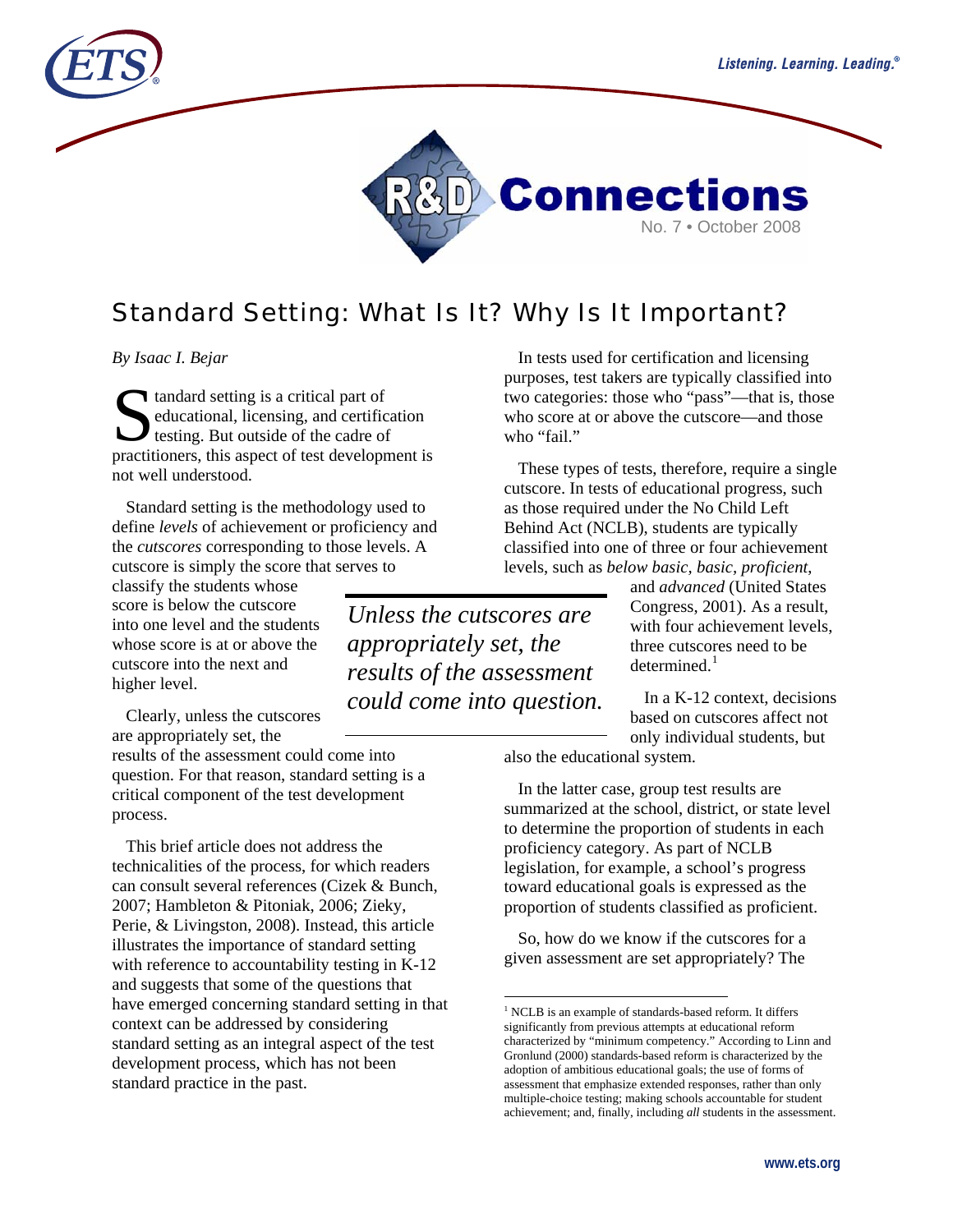

"right" cutscores should be both consistent with the intended educational policy *and* psychometrically sound.

The *Standards for Educational and Psychological Testing* (American Educational Research Association, American Psychological Association, & American Council on Measurement in Education, 1999) suggest several soundness criteria, such as: "When proposed score interpretations involve one or more cutscores, the rationale and procedures used for establishing cutscores should be clearly documented" (p. 59). The accompanying comment further states that "Adequate precision in regions of score scales where cut points are established is prerequisite to reliable classification of examinees into categories." (p. 59).

## Differing State Policies

A further criterion in judging the meaning of the different classifications, especially the designation of proficient, involves an *audit* or comparison with an external test (Koretz, 2006). Two recent reports (Braun & Qian, 2007; Cronin, Dahlin, Adkins, & Kingsbury, 2007) took that approach by examining proficiency levels across states against a national benchmark. Both studies found that states differed markedly in the proportion of students designated as proficient.

Is one state's educational system really that much better than the other? It is difficult to say by simply looking at the proportions of students classified as proficient because each state is free to design its own test and arrive at its own definition of proficient through its own standardsetting process.

<span id="page-1-0"></span>However, by comparing the results of each state against a common, related, nationwide assessment, it is possible to judge whether the variability in states' proportions of proficient students is due to some states having better or worse educational systems rather than being due to the states inadvertently applying different standards.

The study by Braun and Qian (2007) used the National Assessment of Educational Progress  $(NAEP<sup>2</sup>)$  $(NAEP<sup>2</sup>)$  $(NAEP<sup>2</sup>)$  as the common yardstick for comparing states' proportions of students classified into the different levels of reading and mathematics proficiency against the NAEP results for each state.

NAEP covers reading and mathematics, just as all states do with their NCLB tests, but NAEP has its own definition of proficiency levels and its own approach to assessing reading and mathematics, which differs from each state's own approach. For example, NAEP includes a significant portion of items requiring constructed responses—that is, test questions that require test takers to supply their own answers, such as essays or fill-in-the-blank answers, rather than choosing from standard multiple-choice options.

Nevertheless, NAEP provides as close as we can get to a common yardstick by virtue of the fact that a representative sample of students from each state participates in the NAEP assessment.

The conclusion in the Braun and Qian (2007) and Cronin et al. (2007) reports was that the differences in the levels of achievement across states seemed to be a function of each state's definition of proficiency—that is, the specific cutscores they each used to define achievement levels. The differences in levels of achievement were not necessarily due to variability in the quality of educational systems from state to state.

In short, standard setting matters: It is not simply a methodological procedure but rather an opportunity to incorporate educational policy into a state's assessment system. Ideally, the standard-setting process elicits educational policy and incorporates it into the test development process to ensure that the cutscores that a test eventually produces not only reflect a state's policy but also are well-supported psychometrically.

 $\overline{a}$ 

<sup>&</sup>lt;sup>2</sup> <http://nces.ed.gov/nationsreportcard/>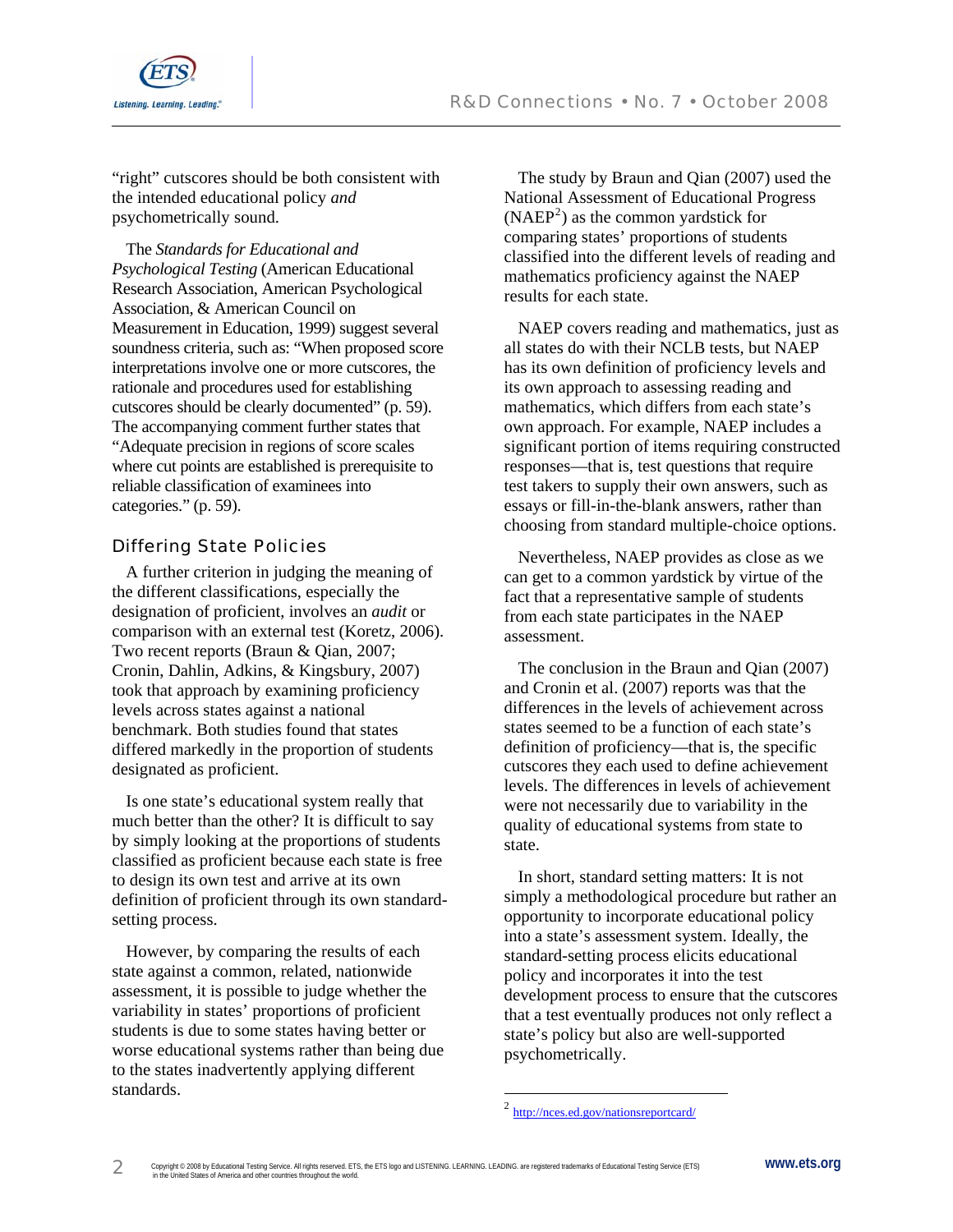Cutscores that do not represent intended policy or do not yield reliable classifications of students can have significant repercussions for students and their families; fallible student-level classifications can provide an inaccurate sense of an educational system's quality and the progress it is making towards educating its students.

### Setting Standards

As mentioned earlier, the standard setting process has been well documented in several

sources (Cizek & Bunch, 2007; Hambleton & Pitoniak, 2006; Zieky et al., 2008). In this section, we emphasize the relationship of the standard setting process to test development.

While setting standards appropriately is critical to making sound student- and policy-level decisions, it is equally important that the content of the test and its difficulty level be appropriate for the

decisions to be made based on the test results. We cannot expect a test that does not cover the appropriate content or is not at the appropriate level of difficulty to lead to appropriate decisions—regardless of how the process of setting cutscores is carried out.

Producing a test that targets content and difficulty toward the decisions to be made requires that item writers have a strong working understanding of those decisions. When developers design a test in this fashion, it is more likely that the cutscores will lead to meaningful and psychometrically sound categorizations of students.

<span id="page-2-0"></span>This means, however, that standard setting must be done *in concert* with the test development process and not be treated as a last or separate step independent of the process

*We cannot expect a test that does not cover the appropriate content or is not at the appropriate level of difficulty to lead to appropriate decisions regardless of how the process of setting cutscores is carried out.* 

(Bejar, Braun, & Tannenbaum, 2007). In fact, Cizek and Bunch (2007, p. 247) proposed that "standard setting be made an integral part of planning for test development."

The integration of standard setting into the test development process becomes more crucial in light of NCLB. $<sup>3</sup>$  $<sup>3</sup>$  $<sup>3</sup>$  As part of NCLB legislation,</sup> schools test *adjacent* grades every year. Because the legislation calls for all students to reach the level of proficient by 2014, inferences about the proportion of students in different achievement categories in adjacent grades, or in the same

> grade in subsequent years, are inevitable because they are *prima facie* evidence about the progress, or lack of progress, the educational system is making towards the 2014 goal. More likely than not, there will be variability in the rates of proficiency in adjacent grades.

Listening. Learning. Leading.

For example, one explanation for the variability in observed achievement levels across grades is that the standards

across grades are not *comparable*. The cutscores that define a proficient student in two adjacent grades could, inadvertently, not be equally demanding.

This can occur if the standard-setting process for each grade is done in isolation without taking the opportunity to align the results across grades (see Perie, 2006, for an approach to the problem.) Similarly, failure to make the scores themselves comparable across years could generate variability in the proportion of students classified as proficient (Fitzpatrick, 2008).

 $\overline{a}$ 

<sup>&</sup>lt;sup>3</sup> In light of the upcoming national elections in the United States, it will be necessary to monitor how federal educational policy will evolve, but there is reason to believe standard setting will continue to be part of the American educational landscape (Ryan & Shepard, 2008, p. xii).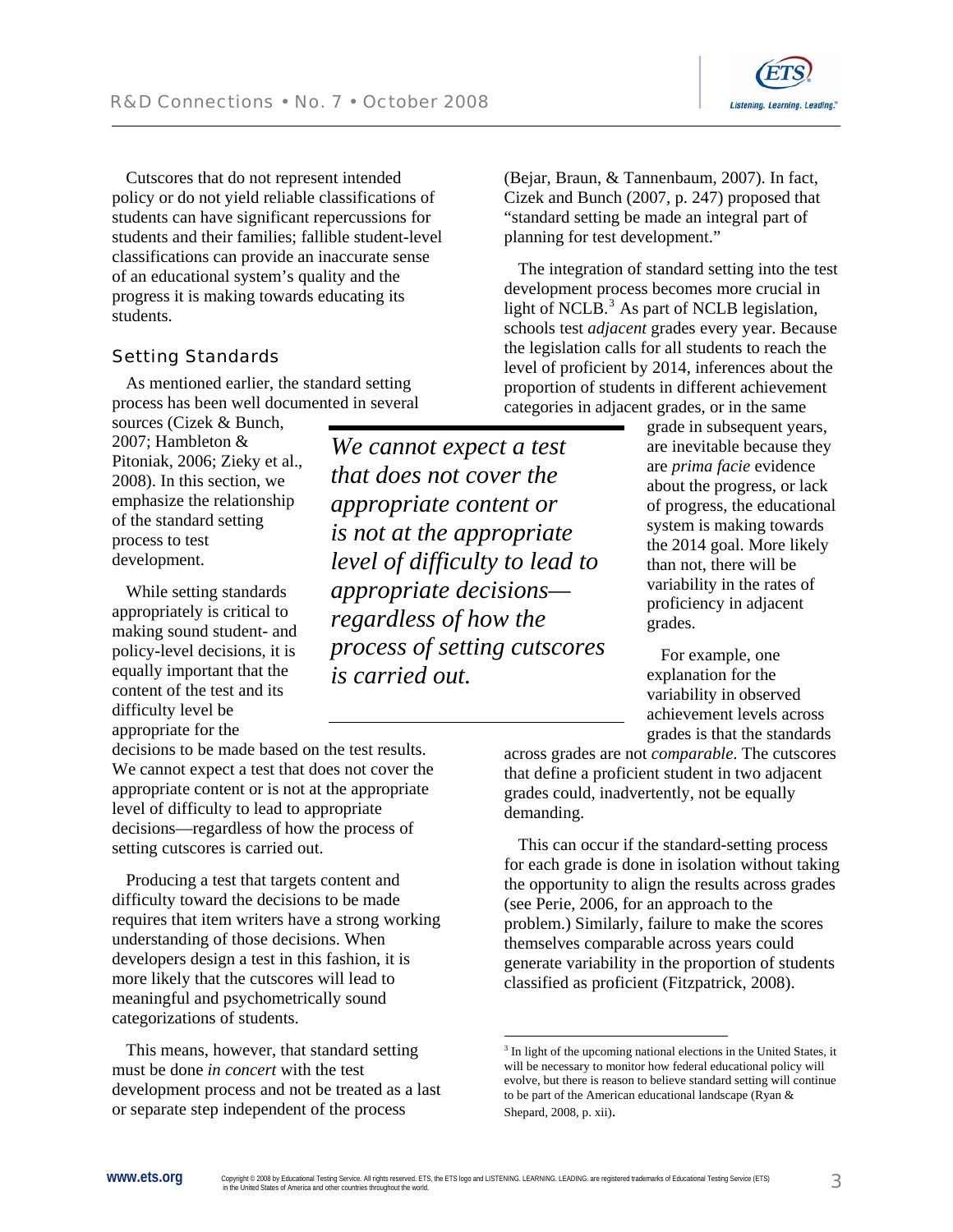



An alternative explanation for the variability in the different rates of achievement across grades is that higher proportions of students classified as proficient do, in fact, accurately reflect a better or improving quality of education in some grades. To reach that conclusion, it is necessary to rule out the first explanation.

However, compensating for incomparable standards is a complex and unfamiliar process. In contrast, the process of equating—making scores from different forms comparable (Holland & Dorans, 2006)—has a long history.

The process of compensating for differing standards is unfamiliar because psychometricians in the United States had not dealt with the issue prior to NCLB legislation, which introduced the testing of students in adjacent grades. Since that time, the field of educational measurement has recognized the issue and proposed solutions (e.g., Lissitz & Huyhn, 2003).

However, attempting to compensate for incomparable standards *after the fact*—that is, as a prior step to releasing results—risks the possibility that satisfactory compensation may not be feasible. For that reason, it would be preferable to develop the assessments for different grades with comparable standards across grades as an explicit criterion from the start to avoid the problem as much as possible.

The foregoing complexities have motivated the formulation of alternative accountability models, as has a general dissatisfaction with the "status model" approach to accountability promoted by NCLB (Linn, 2005). Under this current accountability model, results at a single point in time are the basis for decisions as to whether a school is making adequate progress.

Several states have proposed alternative "growth models" (U.S. Department of Education, 2005). An analysis of the different features is available (Dunn & Allen, 2008). If growth models go forward, standard setting will be equally relevant to decide what growth rate is adequate (Betebenner, 2008). In short, standard

setting is likely to continue to play a critical role in the future.

### **Conclusions**

Standard setting should be seen as a critical aspect of the test development process best carried out in concert with all other aspects of the development process. Far from being a purely methodological process, standard setting ideally involves policy makers, test developers and measurement specialists early on to ensure that the test results will be useful and defensible.

### **References**

American Educational Research Association, American Psychological Association, & American Council on Measurement in Education. (1999). *Standards for educational and psychological testing.* Washington, DC: American Psychological Association.

Bejar, I. I., Braun, H., & Tannenbaum, R. (2007). A prospective, predictive and progressive approach to standard setting. In R. W. Lissitz (Ed.), *Assessing and modeling cognitive development in school: Intellectual growth and standard setting* (pp. 1-30). Maple Grove: MN: Jam Press.

Betebenner, D. W. (2008). Toward a normative understanding of student growth. In K. E. Ryan & L. A. Shepard (Eds.), *The future of test-based educational accountability* (pp. 155-170). New York: Routledge.

Braun, H. I., & Qian, J. (2007). An enhanced method for mapping state standards onto the NAEP scale. In N. J. Dorans, M. Pommerich & P. W. Holland (Eds.), *Linking and aligning scores and scales* (pp. 313-338). New York: Springer.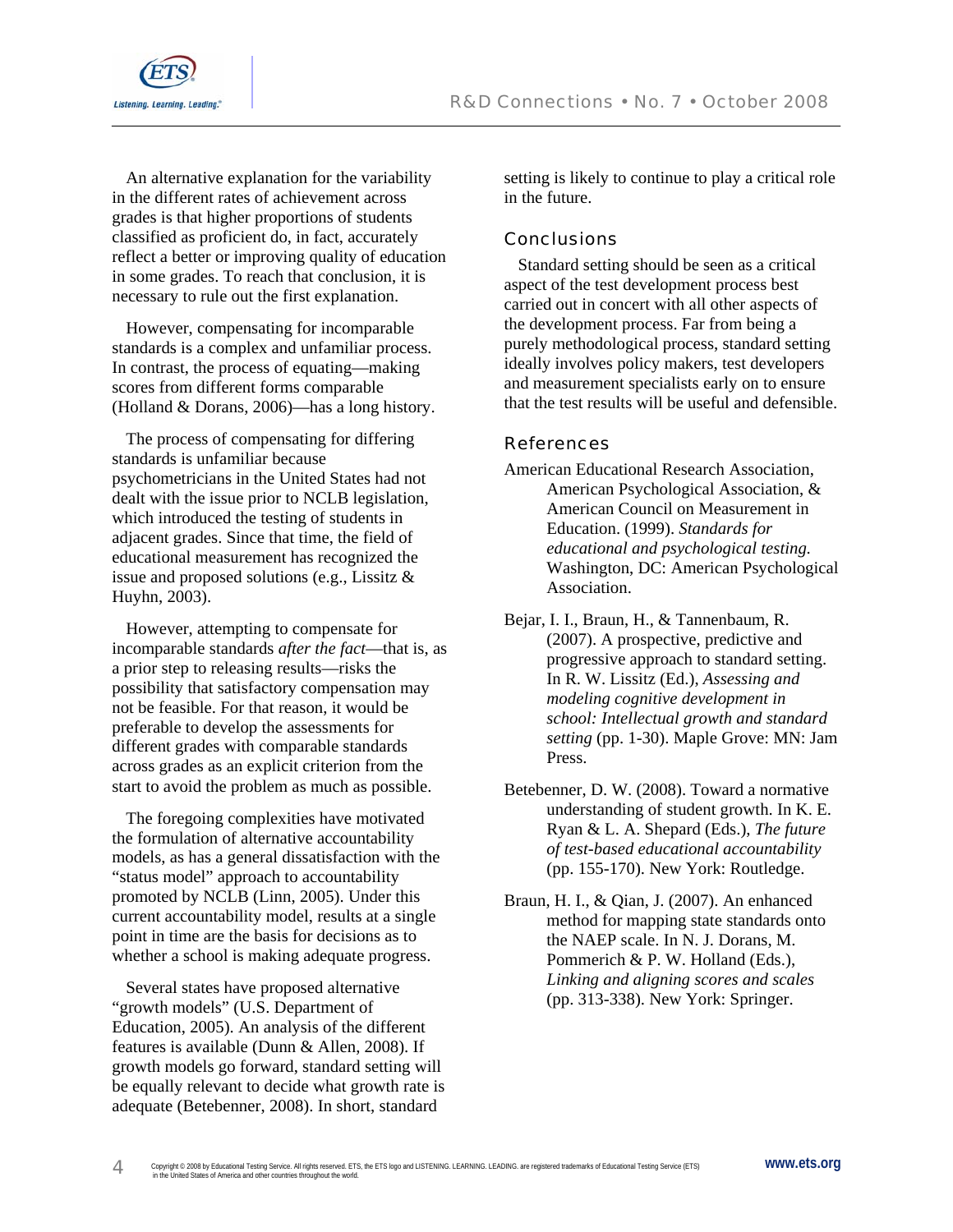

- Cizek, G. J., & Bunch, M. B. (2007). *Standard setting: A guide to establishing and evaluating performance standards on tests*. Thousand Oaks, CA: Sage.
- Cronin, J., Dahlin, M., Adkins, D., & Kingsbury, G. G. (2007). *The proficiency illusion*. Retrieved September 20, 2008, from the Thomas B. Fordham Institute Web site: [http://edexcellence.net/doc/](http://edexcellence.net/doc/The_Proficiency_Illusion.pdf) [The\\_Proficiency\\_Illusion.pdf](http://edexcellence.net/doc/The_Proficiency_Illusion.pdf)
- Dunn, J. L., & Allen, J. (2008, March). *The interaction of measurement, model, and accountability: What are the NCLB growth models measuring?* Paper presented at the annual meeting of the National Council on Measurement in Education, New York.
- Fitzpatrick, A. R. (2008, March). *The impact of anchor test configuration on student proficiency rates*. Paper presented at the annual meeting of the National Council on Measurement in Education, New York.
- Hambleton, R. K., & Pitoniak, M. (2006). *Setting performance standards*. In R. L. Brennan (Ed.), *Educational measurement* (4th ed., pp. 433-470). Westport, CT: Praeger.
- Holland, P., & Dorans, N. (2006). Linking and equating. In R. L. Brennan (Ed.), *Educational measurement* (4th ed., pp. 187-220). Westport, CT: Praeger.
- Koretz, D. (2006). Testing for accountability in K-12. In R. Brennan (Ed.), *Educational measurement* (4th ed., pp. 531-578). Westport, CT: Praeger.
- Linn, R. L. (2005). Conflicting demands of No Child Left Behind and state systems: Mixed messages about school performance. *Education Policy Analysis Archives, 13*. Retrieved September 20, 2008, from <http://epaa.asu.edu/epaa/v13n33/>
- Linn, R. L., & Gronlund, N. E. (2000). *Measurement and assessment in teaching* (8th ed.). Upper Saddle River, NJ: Prentice-Hall.
- Lissitz, R. W., & Huynh, H. (2003). Vertical equating for state assessments: Issues and solutions in determining adequate yearly progress and school accountability. *Practical Assessment, Research, & Evaluation*, *8*. Retrieved September 20, 2008, from http://pareonline.net/ getvn.asp?v=8&n=10
- Perie, M. (2006). *Convening an articulation panel after a standard setting meeting: A how-to guide*. Retrieved September 20, 2008, from the Center for Assessment Web site: [http://www.nciea.org/](http://www.nciea.org/%0Bpublications/%20RecommendforArticulation_%0BMAP06.pdf) [publications/ RecommendforArticulation\\_](http://www.nciea.org/%0Bpublications/%20RecommendforArticulation_%0BMAP06.pdf) [MAP06.pdf](http://www.nciea.org/%0Bpublications/%20RecommendforArticulation_%0BMAP06.pdf)
- Ryan, K. E., & Shepard, L. A. (Eds.). (2008). *The future of test-based educational accountability*. New York: Routledge.
- U.S. Department of Education. (2005). *Secretary Spellings announces growth model pilot study* [Press release]. Washington, DC: Author. Retrieved September 20, 2008 from [http://www.ed.gov/news/](http://www.ed.gov/news/%20pressreleases/2005/11/11182005.html)  [pressreleases/2005/11/11182005.html](http://www.ed.gov/news/%20pressreleases/2005/11/11182005.html)
- United States Congress. (2001). *No Child Left Behind Act of 2001: Conference report to accompany H.R. 1, report 107-334*. Washington, DC: Government Printing Office.
- Zieky, M. J., Perie, M., & Livingston, S. (2008). *Cutscores*: *A manual for setting standards of performance on educational and occupational tests*. Available from [http://www.amazon.com/Cutscores-](http://www.amazon.com/Cutscores-Standards-Performance-Educational-Occupational/dp/1438250304/)[Standards-Performance-Educational-](http://www.amazon.com/Cutscores-Standards-Performance-Educational-Occupational/dp/1438250304/)[Occupational/dp/1438250304/](http://www.amazon.com/Cutscores-Standards-Performance-Educational-Occupational/dp/1438250304/)